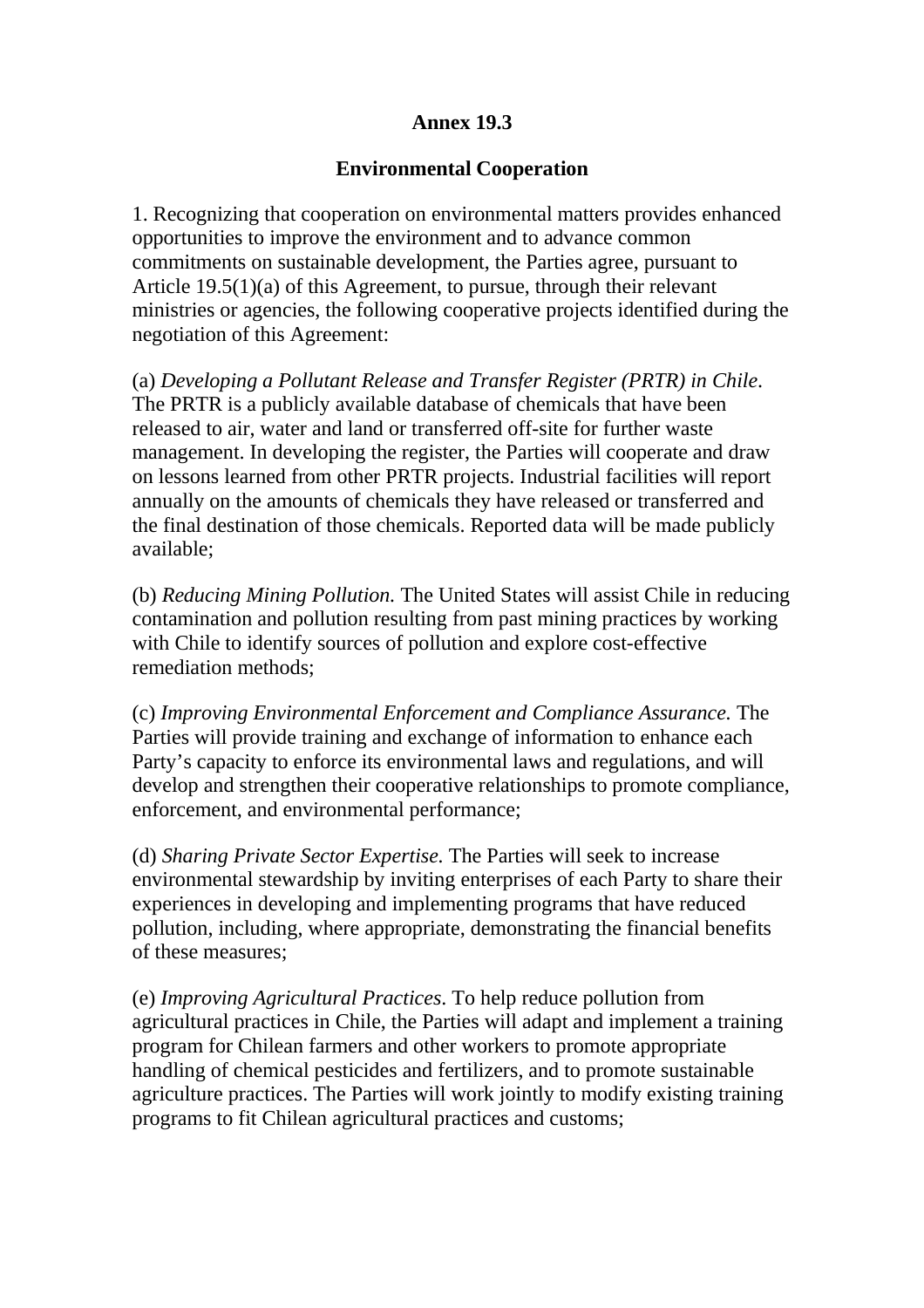(f) *Reducing Methyl Bromide Emissions.* To mitigate methyl bromide emissions the Parties will seek to develop effective alternatives to that chemical, which Chile and the United States have committed to phase out under the *Montreal Protocol on Substances That Deplete the Ozone Layer*;

(g) *Improving Wildlife Protection and Management.* To protect wildlife in Chile and the Latin American region, the Parties will work together to build capacity to promote the management and protection of biological resources in the region, such as by collaborating with universities and providing programs for wildlife managers, other professionals and local communities in Chile and the region;

(h) *Increasing the use of cleaner fuels.* The Parties will work to improve the environmental quality of fuels, especially diesel fuel and gasoline, used in their territories by providing joint training and technical assistance on a variety of fuels-related environmental issues. The Parties will publicize the benefits of this work.

2. The Parties shall pursue additional cooperative environmental activities under a United States – Chile Environmental Cooperation Agreement, as set out in Article 19.5(1)(b), and in other fora.

(a) In negotiating the Cooperation Agreement, the Parties have agreed to take into account public input regarding priority areas for bilateral cooperation;

(b) The Cooperation Agreement will, *inter alia:*

(i) establish any institutional framework needed to coordinate the various elements of the Cooperation Agreement;

(ii) establish procedures for the development of periodic work programs that set priorities for cooperative activities;

(iii) provide for consultation and review, at regular intervals, of the work program for those cooperative activities;

(iv) create appropriate opportunities for the public to participate in the development of new cooperative activities and the implementation of agreed activities;

(v) encourage the exchange of information on the Parties' environmental policies, laws, and practices;

(vi) promote the understanding and effective implementation of multilateral environmental agreements to which both Parties are party;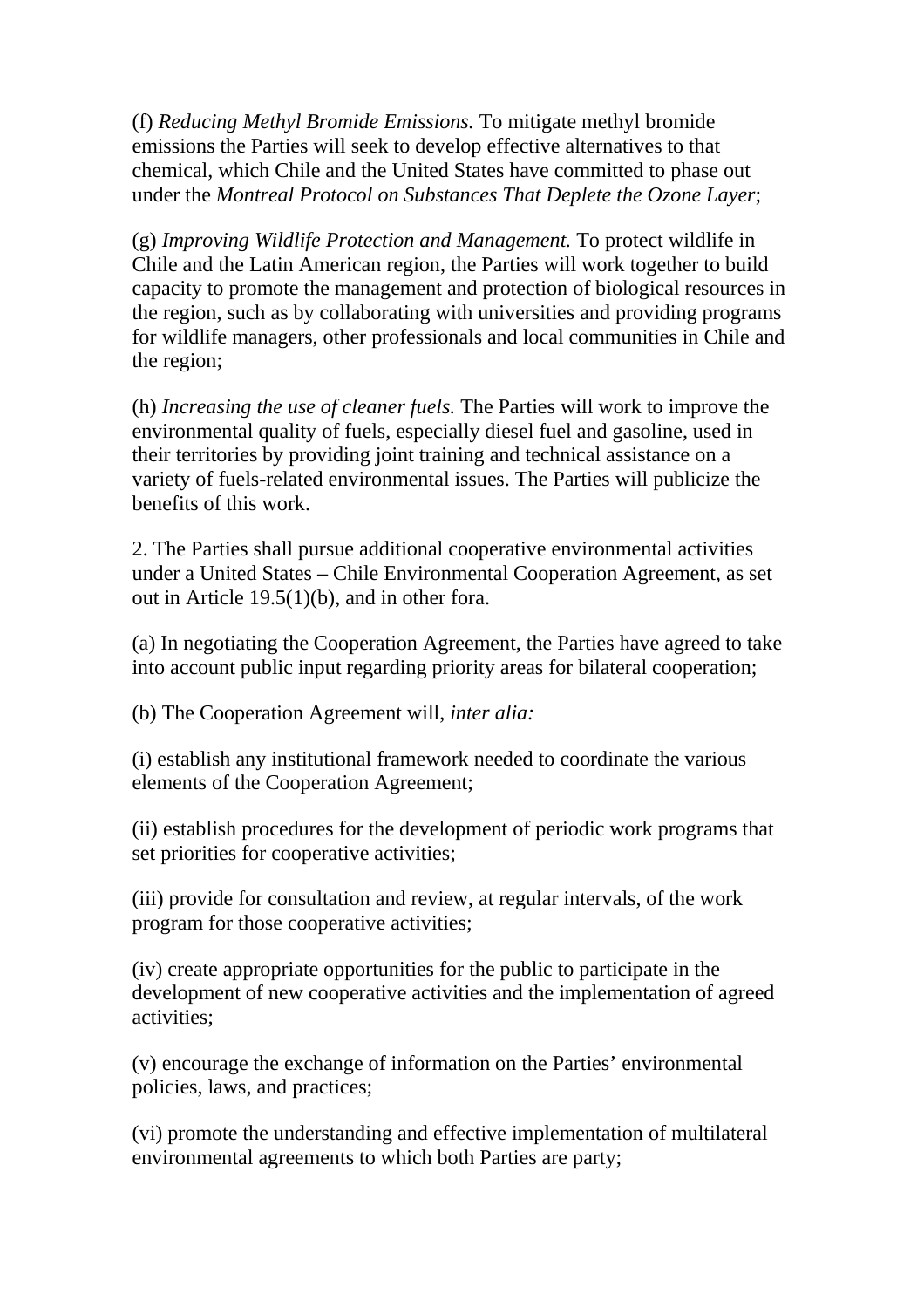(vii) promote the collection and publication of comparable information on the Parties' environmental regulations, indicators, and enforcement activities; and

(viii) provide for regular consultation with the Environment Affairs Council established in Article 19.3 (Environment Affairs Council) regarding the priorities that the Parties identify, as well as future cooperative work.

3. Cooperation under the Cooperation Agreement may include work in the following fields of activity:

(a) improving capacity to achieve environmental compliance assurance, including enforcement and voluntary environmental stewardship;

(b) encouraging small- and medium-size enterprises to adopt sound environmental practices and technologies;

(c) developing public-private partnerships to achieve environmental objectives;

(d) promoting sustainable management of environmental resources, including wild fauna and flora, and protected wild areas;

(e) exploring environmental activities pertinent to trade and investment and the improvement of environmental performance;

(f) developing and implementing economic instruments for environmental management.

4. The Parties may implement cooperative activities under the Cooperation Agreement by:

(a) exchanging professionals, technicians, and specialists, including through study visits, to promote the development of environmental policies and standards;

(b) organizing joint conferences, seminars, workshops, meetings, training sessions, and outreach and education programs;

(c) supporting, developing, and implementing collaborative projects and demonstrations, including joint research projects, studies, and reports;

(d) facilitating linkages among representatives from academia, industry, and government to promote exchange of scientific and technical information and best practices, and the development and implementation of cooperative projects; and